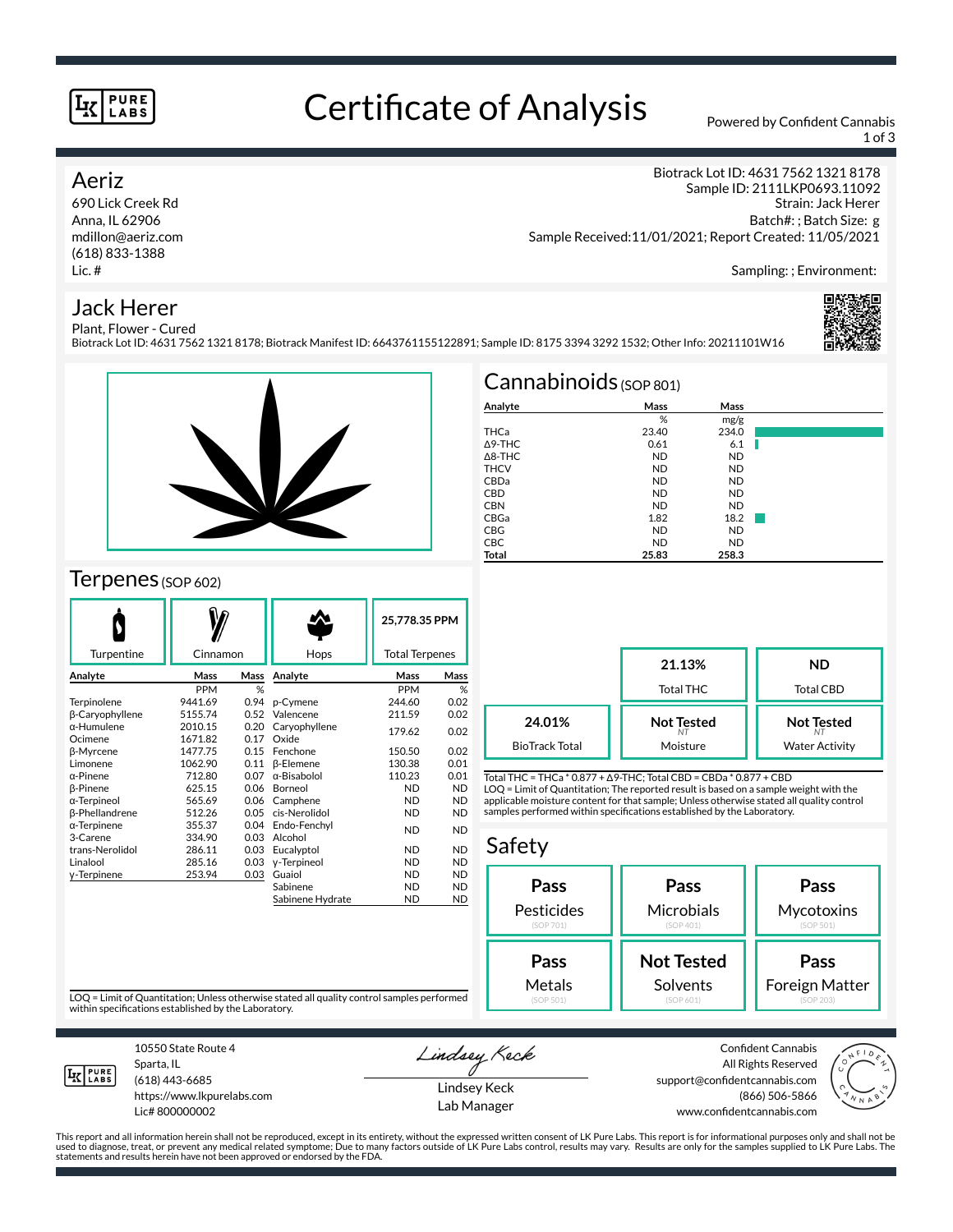#### **PURE** LABS

# Certificate of Analysis Powered by Confident Cannabis

2 of 3

### Aeriz

Anna, IL 62906 mdillon@aeriz.com (618) 833-1388

Biotrack Lot ID: 4631 7562 1321 8178 Sample ID: 2111LKP0693.11092 Strain: Jack Herer Batch#: ; Batch Size: g Sample Received:11/01/2021; Report Created: 11/05/2021

Sampling: ; Environment:

#### Jack Herer Plant, Flower - Cured

Biotrack Lot ID: 4631 7562 1321 8178; Biotrack Manifest ID: 6643761155122891; Sample ID: 8175 3394 3292 1532; Other Info: 20211101W16

| <b>Pesticides</b> |            |       |      | Pass          | <b>Microbials</b>                                                                                                                                   |         |                  | Pass          |
|-------------------|------------|-------|------|---------------|-----------------------------------------------------------------------------------------------------------------------------------------------------|---------|------------------|---------------|
| Analyte           | <b>LOQ</b> | Limit | Mass | <b>Status</b> | Analyte                                                                                                                                             | Limit   | Mass             | <b>Status</b> |
|                   |            |       |      |               |                                                                                                                                                     | CFU/g   | CFU/g            |               |
|                   |            |       |      |               | Aerobic Bacteria                                                                                                                                    | 10000   | <b>ND</b>        | Pass          |
|                   |            |       |      |               | Bile-Tolerant Gram-Negative Bacteria                                                                                                                | 100     | <b>ND</b>        | Pass          |
|                   |            |       |      |               | Coliforms                                                                                                                                           | 100     | <b>ND</b>        | Pass          |
|                   |            |       |      |               | E. Coli                                                                                                                                             | 0       | <b>ND</b>        | Pass          |
|                   |            |       |      |               | Salmonella                                                                                                                                          | $\circ$ | <b>ND</b>        | Pass          |
|                   |            |       |      |               | Yeast & Mold                                                                                                                                        | 1000    | <b>ND</b>        | Pass          |
|                   |            |       |      |               | TNTC = Too Numerous to Count; Unless otherwise stated all quality control samples<br>performed within specifications established by the Laboratory. |         |                  |               |
|                   |            |       |      |               | <b>Heavy Metals</b>                                                                                                                                 |         |                  | Pass          |
|                   |            |       |      |               | Analyte                                                                                                                                             | LOO     | Mass             | <b>Status</b> |
|                   |            |       |      |               |                                                                                                                                                     | DDM 4   | DDM <sub>4</sub> |               |

| Analyte  |            | Mass       | <b>Status</b> |
|----------|------------|------------|---------------|
|          | <b>PPM</b> | <b>PPM</b> |               |
| Arsenic  |            | <b>ND</b>  | Pass          |
| Cadmium  |            | <b>ND</b>  | Pass          |
| Chromium |            | <b>ND</b>  | Pass          |
| Lead     |            | <b>ND</b>  | Pass          |
| Mercury  |            | ND         | Pass          |

LOQ = Limit of Quantitation; Unless otherwise stated all quality control samples performed within specifications established by the Laboratory.

| <b>Mycotoxins</b> |     |       | Pass      |             |  |
|-------------------|-----|-------|-----------|-------------|--|
| Analyte           | LOO | Limit |           | Mass Status |  |
|                   | PPB | PPB   | PPB       |             |  |
| <b>B1</b>         |     | 0.10  | <b>ND</b> | Pass        |  |
| <b>B2</b>         |     | 0.10  | <b>ND</b> | Pass        |  |
| G1                |     | 0.10  | <b>ND</b> | Pass        |  |
| G <sub>2</sub>    |     | 0.10  | <b>ND</b> | Pass        |  |
| Ochratoxin A      |     | 0.10  | <b>ND</b> | Pass        |  |

LOQ = Limit of Quantitation; Unless otherwise stated all quality control samples<br>performed within specifications established by the Laboratory.

LOQ = Limit of Quantitation; Unless otherwise stated all quality control samples performed within specifications established by the Laboratory.

10550 State Route 4 Sparta, IL

**IK PURE** 

(618) 443-6685

Lic# 800000002

https://www.lkpurelabs.com

Lindsey Keck

All Rights Reserved support@confidentcannabis.com www.confidentcannabis.com



This report and all information herein shall not be reproduced, except in its entirety, without the expressed written consent of LK Pure Labs. This report is for informational purposes only and shall not be<br>used to diagnos

Lindsey Keck Lab Manager

690 Lick Creek Rd Lic. #